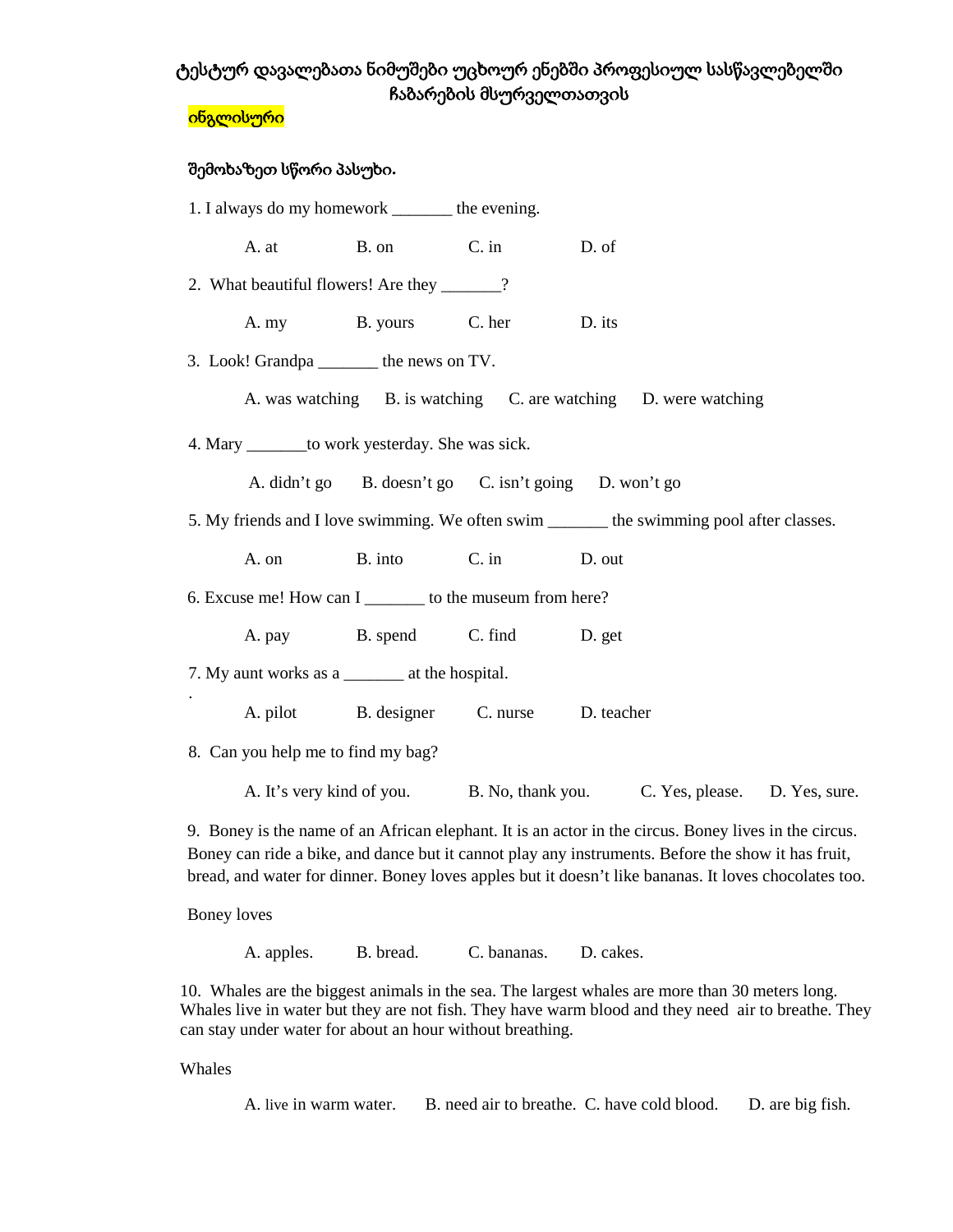### გერმანული

# შემოხაზეთ სწორი პასუხი**.**

| 1. Morgens steht Anna um 8 Uhr auf, zieht ______ an und frühstückt.    |                                                      |                 |                |                      |  |  |  |
|------------------------------------------------------------------------|------------------------------------------------------|-----------------|----------------|----------------------|--|--|--|
|                                                                        | A. uns B. sich                                       | C. euch D. mich |                |                      |  |  |  |
| 2. Peter hat __________ Bruder und zwei Schwestern.                    |                                                      |                 |                |                      |  |  |  |
| A. einen B. einem                                                      |                                                      |                 | C. ein D. eine |                      |  |  |  |
| 3. Nino ______ ihrem Bruder bei den Hausaufgaben.                      |                                                      |                 |                |                      |  |  |  |
|                                                                        | A. helft B. hilfst C. hilft D. helfen                |                 |                |                      |  |  |  |
| 4. Opa hat heute Geburtstag. Peter schenkt ______ ein Buch.            |                                                      |                 |                |                      |  |  |  |
|                                                                        | A. ihm B. er                                         | $C.$ ihr        | D. ihn         |                      |  |  |  |
| 5. Max ________ gestern ans Meer gefahren.                             |                                                      |                 |                |                      |  |  |  |
|                                                                        | A. hat B. sind C. haben                              |                 | D. ist         |                      |  |  |  |
| 6. Meine Schwester ist 10 Jahre alt und ________ in die fünfte Klasse. |                                                      |                 |                |                      |  |  |  |
|                                                                        | A. fliegt B. fährt C. geht D. schwimmt               |                 |                |                      |  |  |  |
| 7. Ina hat Milchprodukte gern, am liebsten isst sie _______.           |                                                      |                 |                |                      |  |  |  |
|                                                                        | A. Brot B. Schokolade C. Kartoffel D. Butter         |                 |                |                      |  |  |  |
| 8. Möchtest du eine Tasse Kaffee?                                      |                                                      |                 |                |                      |  |  |  |
|                                                                        | A. Ja, danke. B. Es tut mir leid. C. Entschuldigung. |                 |                | D. Nichts zu danken. |  |  |  |

9. Der Frühling ist der Übergang vom Winter zum Sommer. Viele lieben diese Jahreszeit. Es ist nicht mehr kalt, aber es regnet oft. Auf den Wiesen blühen die ersten Blumen. Die Vögel kommen aus warmen Ländern zurück. Im Frühling gehen die Leute gern spazieren.

Was steht im Text? A. Im Frühling gibt es keine Blumen. C. Im Frühling geht man gern spazieren B. Im Frühling ist es zu kalt. D. Im Frühling schneit es oft.

10. Ich heiße Martin und bin 12 Jahre alt. Gestern hatte ich Geburtstag. Wir feierten bei mir zu Hause. Die Oma backte eine Torte und die Mutter einen Käsekuchen. Alle meine Schulfreunde waren dabei. Wir haben viel getanzt und gespielt.

| Martin erzählt über. |                       |               |                  |
|----------------------|-----------------------|---------------|------------------|
| A. seine Familie.    | B. seinen Geburtstag. | C. sein Haus. | D. seine Schule. |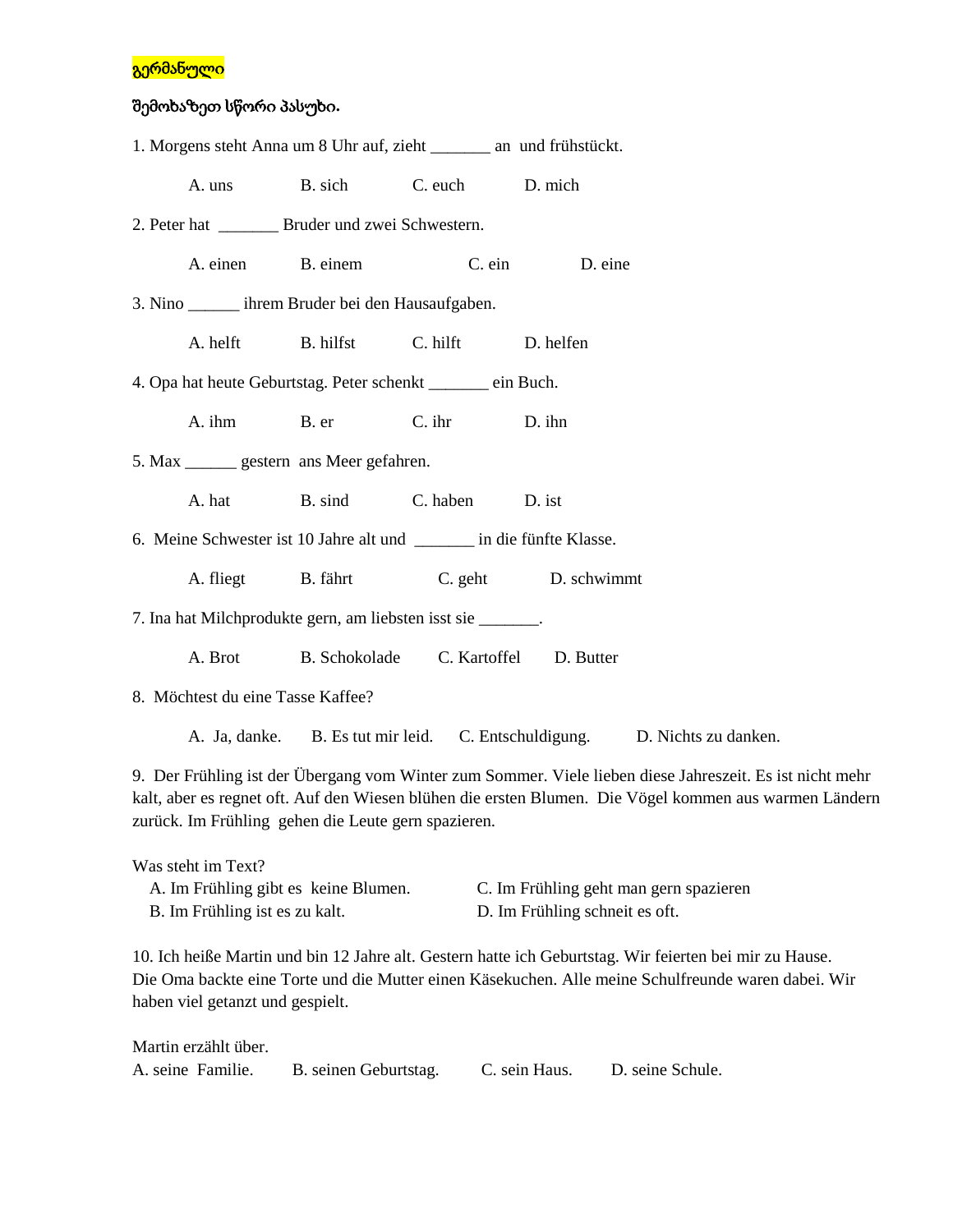## <mark>ფრანგული</mark>

## შემოხაზეთ სწორი პასუხი**.**

| 1. Mettez-vous ___________ sucre dans votre café ?           |                                               |                                                                      |                                          |          |  |  |  |  |
|--------------------------------------------------------------|-----------------------------------------------|----------------------------------------------------------------------|------------------------------------------|----------|--|--|--|--|
|                                                              |                                               | A. des B. de                                                         | C. du D. de la                           |          |  |  |  |  |
| 2. _____________ chaussures sont élégantes.                  |                                               |                                                                      |                                          |          |  |  |  |  |
|                                                              |                                               |                                                                      | A. Ces B. Ce C. Cet D. Cette             |          |  |  |  |  |
| 3. Je te présente mon frère, __________ sœur et mes parents. |                                               |                                                                      |                                          |          |  |  |  |  |
|                                                              |                                               |                                                                      | A. ma B. mon C. mes D. la mienne         |          |  |  |  |  |
| 4. Nicolas a une__________ voiture.                          |                                               |                                                                      |                                          |          |  |  |  |  |
|                                                              |                                               |                                                                      | A. neuf B. nouveau C. nouvel D. nouvelle |          |  |  |  |  |
| 5. Le déjeuner et le dîner _______ être légers.              |                                               |                                                                      |                                          |          |  |  |  |  |
|                                                              |                                               |                                                                      | A. dois B. doit C. doivent D. devons     |          |  |  |  |  |
|                                                              | 6. J'adore ______ mes vacances à la montagne. |                                                                      |                                          |          |  |  |  |  |
|                                                              |                                               |                                                                      | A. passer B. être C. aller D. faire      |          |  |  |  |  |
| 7. Mon père allume la ______ pour regarder un film.          |                                               |                                                                      |                                          |          |  |  |  |  |
|                                                              | A. radio                                      |                                                                      | B. télé C. feu                           | D. lampe |  |  |  |  |
| 8. Comment va ton frère ?                                    |                                               |                                                                      |                                          |          |  |  |  |  |
|                                                              |                                               | A. Il va partir bientôt B. Il va à l'école C. Il me va D. Il va bien |                                          |          |  |  |  |  |
|                                                              |                                               |                                                                      |                                          |          |  |  |  |  |

9. Pierre a 30 ans. Il habite à Lyon où il est médecin. L'été, il va en Bretagne, chez ses parents. Son père est pêcheur et Pierre va souvent à la pêche avec lui. C'est lui qui conduit le bateau. Pierre aime la danse, faire du sport (escalade, natation, basquet).

D'après ce texte Pierre est

A. nageur B. médecin C. pêcheur D. danseur

10. Pendant les vacances d'hiver presque tous les élèves de l'école française partent pour Bakouriani en classe de neige. Ils mettent dans leur sac à dos des vêtements chauds et des bottines. Ils seront logés à l'hôtel qui s'appelle Villa-parc. Ils pourront skier avec les enfants des autres écoles qui habiteront chez des habitants ou dans des camps de sports.

D'après ce texte, à Bakouriani, les élèves de l'école française habiteront

| A. chez l'habitant        | C. dans un hôtel            |
|---------------------------|-----------------------------|
| B. dans un camp de sports | D. dans un camp touristique |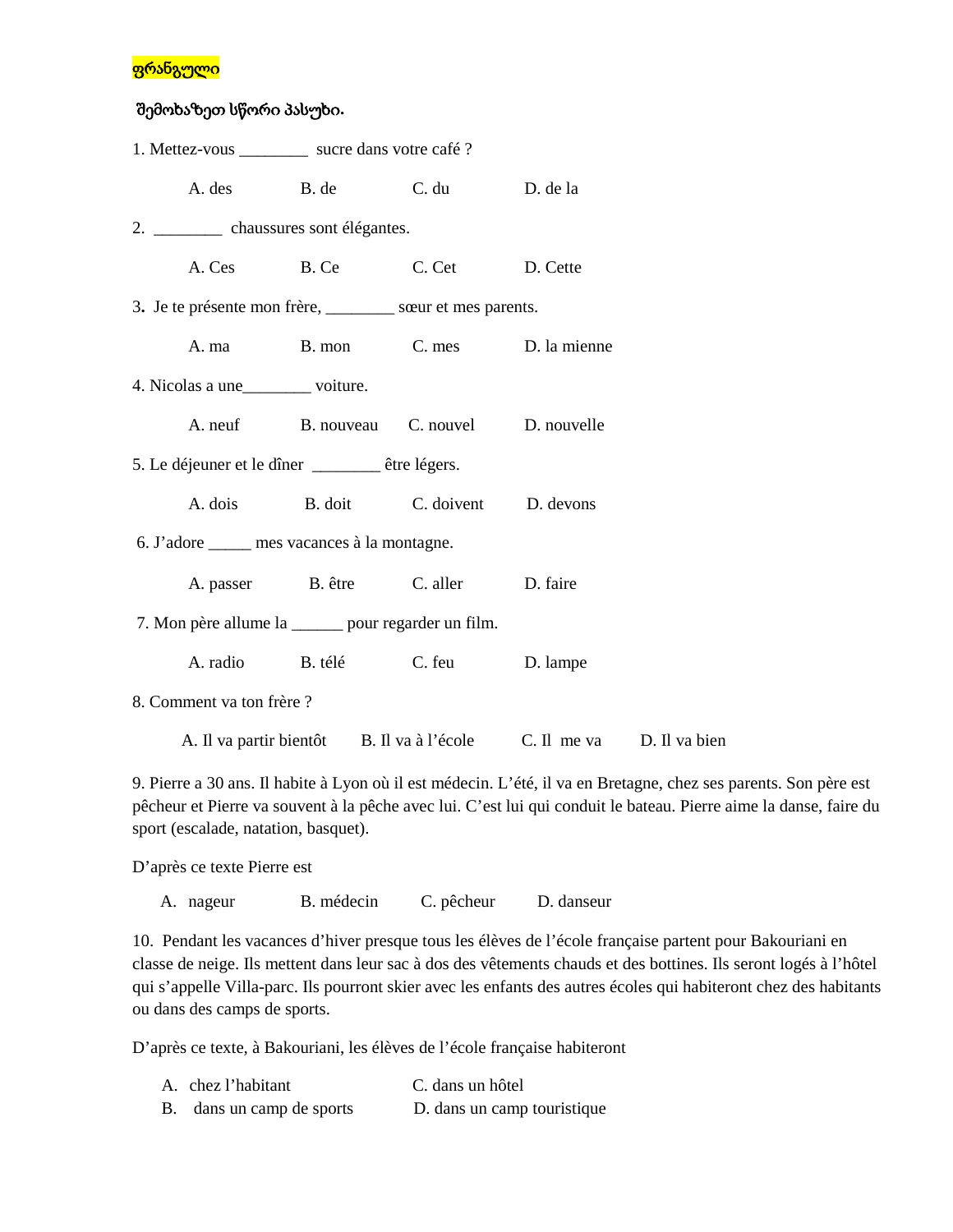რუსული

1. Я очень люблю произведения Антона Павловича Чехова, замечательного русского \_\_\_\_\_\_\_\_ А. писателя B. писатель C.писателю D. писателем 2. У моего друга Димы хорошее чувство юмора. Он всегда придумывает A. смешным историям C. смешные истории B. о смешных историях D. смешных историй 3. Я купила очень симпатичный новогодний сувенир, который завтра своей подруге. A. дарила B. подарю C. подарила D. дарить 4. Тележурналист долго слушал женщину, которая рассказывала историю \_\_\_\_\_\_\_\_ семьи. А. к своей B. свою C. своя D. своей 5. Редакция журнала, в которой я начал работать, находится в современном здании \_\_\_\_\_\_\_\_ . A. на седьмом этаже B. на седьмой этаж C. к седьмому этажу D. с седьмого этажа 6. Мой старший брат прекрасно говорит по-русски, а по-английски, к сожалению, \_\_\_\_\_\_\_\_ . A. прохладно B. плохо C. полезно D. грустно 7. Я покупаю книги на Международной книжной выставке, которая и праждый год в Москве. A. проходит B. заходит C. переходит D. выходит 8. Как вы себя чувствуете?

A. Пожалуйста B. Очень приятно C. Неважно D. Весело

9. Древний город Великий Устюг - одно из красивейших мест русского Севера. С 1909 года он стал родиной Деда Мороза. С наступлением холодов сюда приезжают не только россияне, но и иностранцы, чтобы насладиться красотой русской зимы и наяву побывать в новогодней сказке.

Великий Устюг …

| А. самый красивый город | В. расположен на севере России |
|-------------------------|--------------------------------|
| С. современный город    | D. привлекает лишь россиян     |

10. Женя давно дружит с Антоном. Учатся они на одном факультете. Антон увлекается теннисом, Женя любит следить за игрой. Обоим нравится джаз, Антон даже пишет музыкальные композиции. Жене Антон нравится, потому что он – надёжный друг, никогда не предаст, всегда придёт на помощь.

Женя дружит с Антоном потому, что …

А. учится с ним на одном факультете. С. они вместе пишут музыку. В. играет с ним в теннис. В. Антон преданный товарищ.